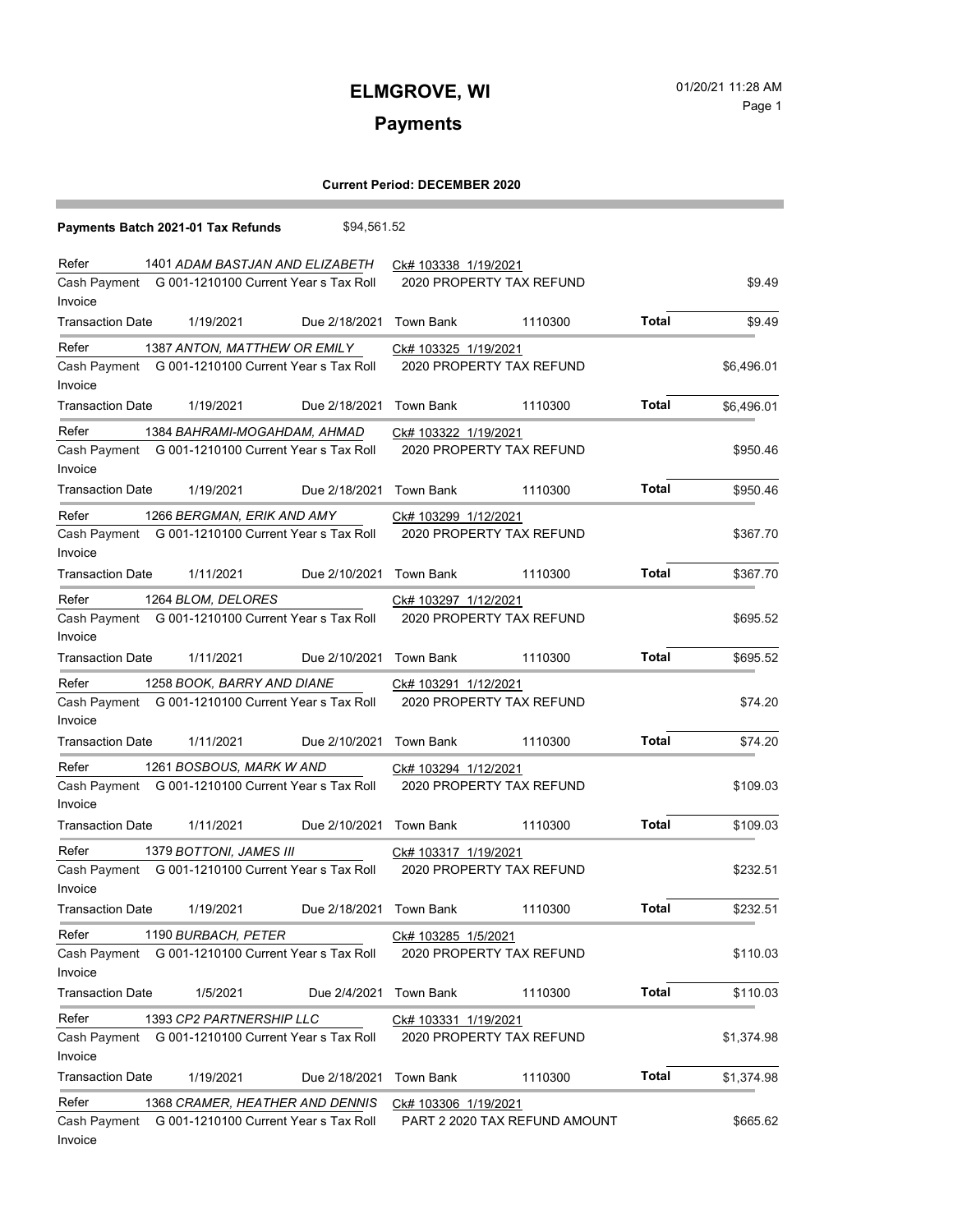i.

# **Payments**

| <b>Transaction Date</b>                                       | 1/19/2021                                                               | Due 2/18/2021 Town Bank |                                                       | 1110300                          | Total        | \$665.62    |
|---------------------------------------------------------------|-------------------------------------------------------------------------|-------------------------|-------------------------------------------------------|----------------------------------|--------------|-------------|
| Refer                                                         | 1256 CRAMER, HEATHER AND DENNIS                                         |                         | Ck# 103289 1/12/2021                                  |                                  |              |             |
| Cash Payment G 001-1210100 Current Year s Tax Roll<br>Invoice |                                                                         |                         | 2020 PROPERTY TAX REFUND                              |                                  |              | \$29.90     |
| <b>Transaction Date</b>                                       | 1/11/2021                                                               | Due 2/10/2021           | Town Bank                                             | 1110300                          | Total        | \$29.90     |
| Refer                                                         | 1409 DAUL, JUSTIN AND SARA                                              |                         | Ck# 103346 1/19/2021                                  |                                  |              |             |
| Cash Payment G 001-1210100 Current Year s Tax Roll<br>Invoice |                                                                         |                         | 2020 PROPERTY TAX REFUND                              |                                  |              | \$107.90    |
| <b>Transaction Date</b>                                       | 1/19/2021                                                               | Due 2/18/2021           | Town Bank                                             | 1110300                          | Total        | \$107.90    |
| Refer                                                         | 1382 ECKERT, BRAD AND SUSANNE                                           |                         | Ck# 103320 1/19/2021                                  |                                  |              |             |
| Cash Payment G 001-1210100 Current Year s Tax Roll            |                                                                         |                         | 2020 PROPERTY TAX REFUND                              |                                  |              | \$1,028.16  |
| Invoice<br>Cash Payment G 001-1210100 Current Year s Tax Roll |                                                                         |                         | CARD                                                  | 2020 PROPERTY TAX REFUND- CREDIT |              | \$10,222.72 |
| Invoice                                                       |                                                                         |                         |                                                       |                                  |              |             |
| <b>Transaction Date</b>                                       | 1/19/2021                                                               | Due 2/18/2021 Town Bank |                                                       | 1110300                          | Total        | \$11,250.88 |
| Refer                                                         | 1410 EISEMANN, MARK                                                     |                         | Ck# 103347 1/19/2021                                  |                                  |              |             |
| Cash Payment G 001-1210100 Current Year s Tax Roll<br>Invoice |                                                                         |                         | 2020 PROPERTY TAX REFUND                              |                                  |              | \$9,657.45  |
| <b>Transaction Date</b>                                       | 1/19/2021                                                               | Due 2/18/2021 Town Bank |                                                       | 1110300                          | Total        | \$9,657.45  |
| Refer<br>Cash Payment                                         | 1188 EISENMANN, MARK AND LAURA<br>G 001-1210100 Current Year s Tax Roll |                         | Ck# 103283 1/5/2021<br>2020 PROPERTY TAX REFUND       |                                  |              | \$122.41    |
| Invoice                                                       |                                                                         |                         |                                                       |                                  |              |             |
| <b>Transaction Date</b>                                       | 1/5/2021                                                                | Due 2/4/2021            | Town Bank                                             | 1110300                          | Total        | \$122.41    |
| Refer                                                         | 1189 FRANCKEN, GREGORY OR KARLA                                         |                         | Ck# 103284 1/5/2021                                   |                                  |              |             |
| Cash Payment G 001-1210100 Current Year s Tax Roll<br>Invoice |                                                                         |                         | 2020 PROPERTY TAX REFUND                              |                                  |              | \$861.45    |
| <b>Transaction Date</b>                                       | 1/5/2021                                                                | Due 2/4/2021 Town Bank  |                                                       | 1110300                          | Total        | \$861.45    |
| Refer                                                         |                                                                         |                         | 1375 GEORGE & SALLIE MEYER REVOC Ck# 103313 1/19/2021 |                                  |              |             |
| Cash Payment G 001-1210100 Current Year s Tax Roll<br>Invoice |                                                                         |                         | 2020 PROPERTY TAX REFUND                              |                                  |              | \$415.36    |
| <b>Transaction Date</b>                                       | 1/19/2021                                                               | Due 2/18/2021           | Town Bank                                             | 1110300                          | Total        | \$415.36    |
| Refer                                                         | 1395 HENRY, PETER                                                       |                         | Ck# 103333 1/19/2021                                  |                                  |              |             |
| Cash Payment G 001-1210100 Current Year s Tax Roll<br>Invoice |                                                                         |                         | 2020 PROPERTY TAX REFUND                              |                                  |              | \$557.44    |
| <b>Transaction Date</b>                                       | 1/19/2021                                                               | Due 2/18/2021           | <b>Town Bank</b>                                      | 1110300                          | <b>Total</b> | \$557.44    |
| Refer                                                         | 1400 HUBERTZ, CHRISTIAN OR SARA                                         |                         | Ck# 103337 1/19/2021                                  |                                  |              |             |
| Cash Payment                                                  | G 001-1210100 Current Year s Tax Roll                                   |                         | 2020 PROPERTY TAX REFUND                              |                                  |              | \$4,408.48  |
| Invoice                                                       |                                                                         |                         |                                                       |                                  |              |             |
| <b>Transaction Date</b>                                       | 1/19/2021                                                               | Due 2/18/2021           | <b>Town Bank</b>                                      | 1110300                          | Total        | \$4,408.48  |
| Refer                                                         | 1253 HUNDT, PAUL AND PATRICIA                                           |                         | Ck# 103286 1/12/2021                                  |                                  |              |             |
| Cash Payment                                                  | G 001-1210100 Current Year s Tax Roll                                   |                         | 2020 PROPERTY TAX REFUND                              |                                  |              | \$96.25     |
| Invoice                                                       |                                                                         |                         |                                                       |                                  |              |             |
| <b>Transaction Date</b>                                       | 1/11/2021                                                               | Due 2/10/2021           | <b>Town Bank</b>                                      | 1110300                          | <b>Total</b> | \$96.25     |
| Refer                                                         |                                                                         |                         | 1392 JAMES & GAIL BAUMGARTNER RE Ck# 103330 1/19/2021 |                                  |              |             |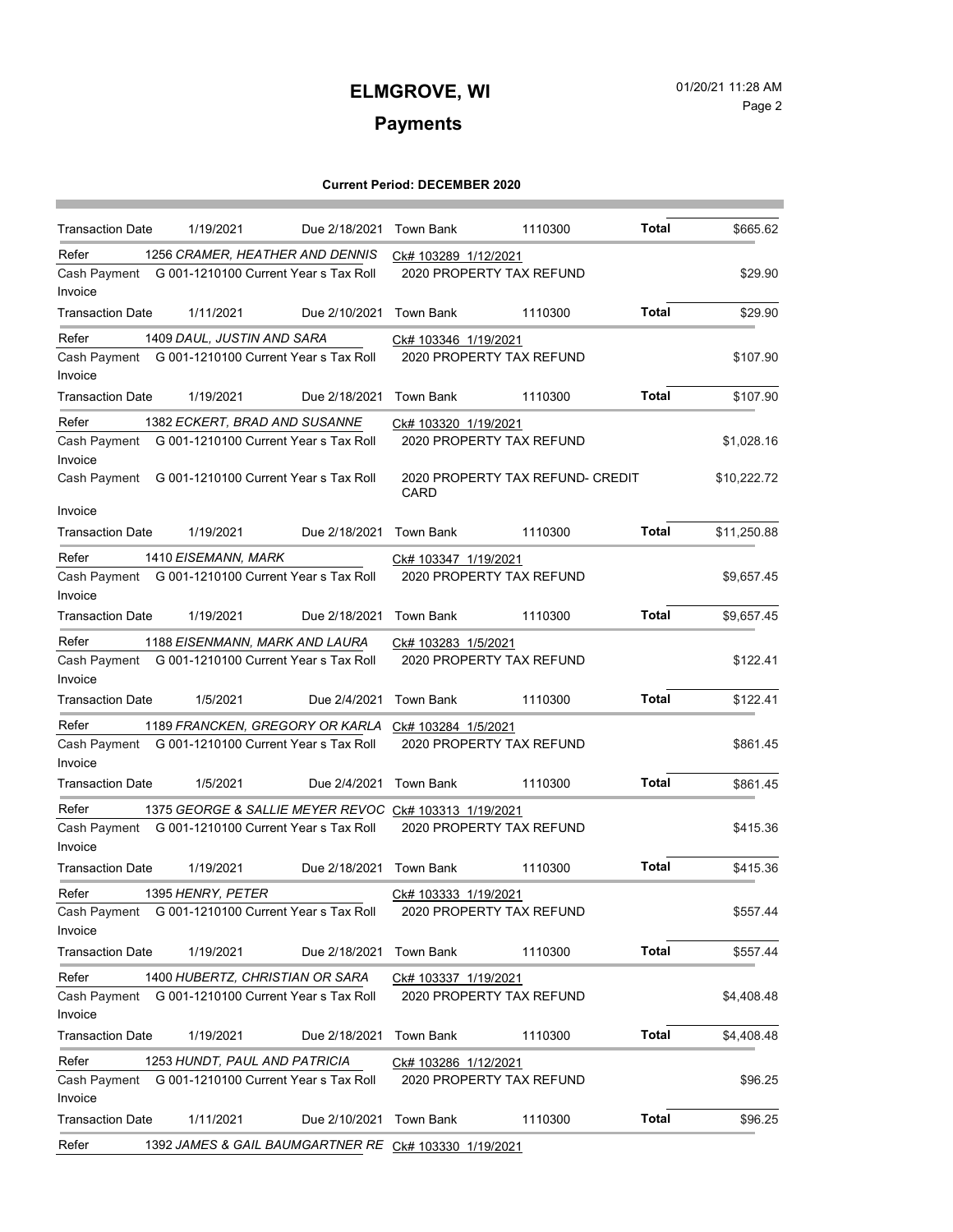## **ELMGROVE, WI** 01/20/21 11:28 AM Page 3

# **Payments**

| Cash Payment G 001-1210100 Current Year s Tax Roll<br>Invoice          |                                                       |                      | 2020 PROPERTY TAX REFUND |              | \$78.01    |
|------------------------------------------------------------------------|-------------------------------------------------------|----------------------|--------------------------|--------------|------------|
| <b>Transaction Date</b><br>1/19/2021                                   | Due 2/18/2021                                         | Town Bank            | 1110300                  | Total        | \$78.01    |
| Refer                                                                  | 1268 JEREMY DOERING AND TRACY CA CK# 103301 1/12/2021 |                      |                          |              |            |
| Cash Payment G 001-1210100 Current Year s Tax Roll<br>Invoice          |                                                       |                      | 2020 PROPERTY TAX REFUND |              | \$981.77   |
| 1/11/2021<br>Transaction Date                                          | Due 2/10/2021                                         | Town Bank            | 1110300                  | <b>Total</b> | \$981.77   |
| Refer<br>Cash Payment G 001-1210100 Current Year s Tax Roll<br>Invoice | 1254 KAUFMAN, BRUCE AND ANNA                          | Ck# 103287 1/12/2021 | 2020 PROPERTY TAX REFUND |              | \$3,058.82 |
| 1/11/2021<br>Transaction Date                                          | Due 2/10/2021                                         | Town Bank            | 1110300                  | Total        | \$3,058.82 |
| Refer                                                                  | 1377 KELLEY, THOMAS & MARGARET                        | Ck# 103315 1/19/2021 |                          |              |            |
| Cash Payment G 001-1210100 Current Year s Tax Roll                     |                                                       |                      | 2020 PROPERTY TAX REFUND |              | \$18.41    |
| Invoice                                                                |                                                       |                      |                          | Total        |            |
| Transaction Date<br>1/19/2021                                          | Due 2/18/2021                                         | Town Bank            | 1110300                  |              | \$18.41    |
| Refer                                                                  | 1407 KLASSEN, RONALD AND CAROL                        | Ck# 103344 1/19/2021 |                          |              |            |
| Cash Payment G 001-1210100 Current Year s Tax Roll<br>Invoice          |                                                       |                      | 2020 PROPERTY TAX REFUND |              | \$150.69   |
| 1/19/2021<br><b>Transaction Date</b>                                   | Due 2/18/2021                                         | Town Bank            | 1110300                  | <b>Total</b> | \$150.69   |
| Refer                                                                  | 1404 KUGLER, NICHOLAS AND KATHRY CK# 103341 1/19/2021 |                      |                          |              |            |
| Cash Payment G 001-1210100 Current Year s Tax Roll                     |                                                       |                      | 2020 PROPERTY TAX REFUND |              | \$5,811.51 |
| Invoice                                                                |                                                       |                      |                          |              |            |
| 1/19/2021<br>Transaction Date                                          | Due 2/18/2021                                         | Town Bank            | 1110300                  | Total        | \$5,811.51 |
| Refer                                                                  | 1259 LARRY AND ADRIENNE WATERS R Ck# 103292 1/12/2021 |                      |                          |              |            |
| Cash Payment G 001-1210100 Current Year s Tax Roll                     |                                                       |                      | 2020 PROPERTY TAX REFUND |              | \$84.15    |
| Invoice                                                                |                                                       |                      |                          | <b>Total</b> |            |
| 1/11/2021<br>Transaction Date                                          | Due 2/10/2021                                         | Town Bank            | 1110300                  |              | \$84.15    |
| Refer<br>1255 MALLOY, KEVIN & AUDRA                                    |                                                       | Ck# 103288 1/12/2021 |                          |              |            |
| Cash Payment G 001-1210100 Current Year s Tax Roll<br>Invoice          |                                                       |                      | 2020 PROPERTY TAX REFUND |              | \$167.21   |
| 1/11/2021<br>Transaction Date                                          | Due 2/10/2021 Town Bank                               |                      | 1110300                  | Total        | \$167.21   |
| Refer<br>1389 MARKS, RYAN                                              |                                                       | Ck# 103327 1/19/2021 |                          |              |            |
| Cash Payment G 001-1210100 Current Year s Tax Roll                     |                                                       |                      | 2020 PROPERTY TAX REFUND |              | \$118.74   |
| Invoice                                                                |                                                       |                      |                          |              |            |
| Transaction Date<br>1/19/2021                                          | Due 2/18/2021                                         | <b>Town Bank</b>     | 1110300                  | Total        | \$118.74   |
| Refer                                                                  | 1399 MELSKI, CHRISTINE OR EDWARD                      | Ck# 103336 1/19/2021 |                          |              |            |
| Cash Payment                                                           | G 001-1210100 Current Year s Tax Roll                 |                      | 2020 PROPERTY TAX REFUND |              | \$50.34    |
| Invoice                                                                |                                                       |                      |                          |              |            |
| 1/19/2021<br><b>Transaction Date</b>                                   | Due 2/18/2021                                         | Town Bank            | 1110300                  | <b>Total</b> | \$50.34    |
| Refer                                                                  | 1372 MERRIK, MARTIN AND AMELIA                        | Ck# 103310 1/19/2021 |                          |              |            |
| Cash Payment                                                           | G 001-1210100 Current Year s Tax Roll                 |                      | 2020 PROPERTY TAX REFUND |              | \$309.02   |
| Invoice                                                                |                                                       |                      |                          |              |            |
| 1/19/2021<br><b>Transaction Date</b>                                   | Due 2/18/2021                                         | <b>Town Bank</b>     | 1110300                  | <b>Total</b> | \$309.02   |
| Refer                                                                  | 1385 MICHAEL RANDA AND LAURA RIE                      | Ck# 103323 1/19/2021 |                          |              |            |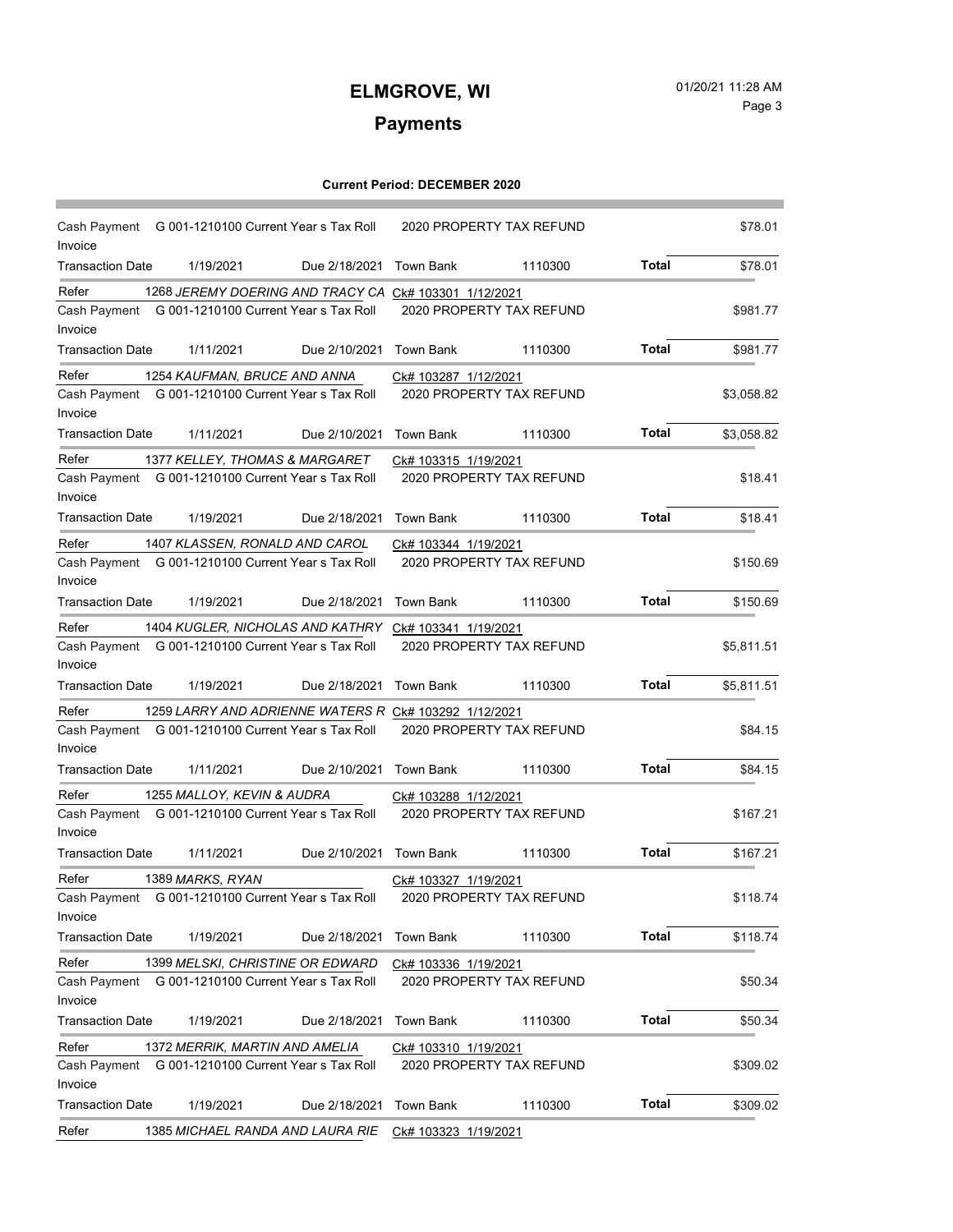## **ELMGROVE, WI** 01/20/21 11:28 AM Page 4

i.

# **Payments**

| Invoice                 | Cash Payment G 001-1210100 Current Year s Tax Roll                |                         |                      | 2020 PROPERTY TAX REFUND         |              | \$24.85  |
|-------------------------|-------------------------------------------------------------------|-------------------------|----------------------|----------------------------------|--------------|----------|
| <b>Transaction Date</b> | 1/19/2021                                                         | Due 2/18/2021           | Town Bank            | 1110300                          | Total        | \$24.85  |
| Refer                   | 1383 MIOTA, NICHOLAS AND HOLLY                                    |                         | Ck# 103321 1/19/2021 |                                  |              |          |
| Invoice                 | Cash Payment G 001-1210100 Current Year s Tax Roll                |                         |                      | 2020 PROPERTY TAX REFUND         |              | \$180.92 |
| Transaction Date        | 1/19/2021                                                         | Due 2/18/2021           | Town Bank            | 1110300                          | Total        | \$180.92 |
| Refer                   | 1378 MUELLER, JAN OR GINA REHKEM                                  |                         | Ck# 103316 1/19/2021 |                                  |              |          |
| Invoice                 | Cash Payment G 001-1210100 Current Year s Tax Roll                |                         |                      | 2020 PROPERTY TAX REFUND         |              | \$105.47 |
| Transaction Date        | 1/19/2021                                                         | Due 2/18/2021           | Town Bank            | 1110300                          | Total        | \$105.47 |
| Refer                   | 1390 MUNNAGLE, MICHAEL & PEGGY                                    |                         | Ck# 103328 1/19/2021 |                                  |              |          |
|                         | Cash Payment G 001-1210100 Current Year s Tax Roll                |                         |                      | 2020 PROPERTY TAX REFUND         |              | \$28.36  |
| Invoice                 |                                                                   |                         |                      |                                  |              |          |
| Transaction Date        | 1/19/2021                                                         | Due 2/18/2021           | <b>Town Bank</b>     | 1110300                          | Total        | \$28.36  |
| Refer                   | 1262 MURPHY REVOCABLE LIVING TRU CK# 103295 1/12/2021             |                         |                      |                                  |              |          |
|                         | Cash Payment G 001-1210100 Current Year s Tax Roll                |                         |                      | 2020 PROPERTY TAX REFUND         |              | \$130.42 |
| Invoice                 |                                                                   |                         |                      |                                  |              |          |
| <b>Transaction Date</b> | 1/11/2021                                                         | Due 2/10/2021           | Town Bank            | 1110300                          | <b>Total</b> | \$130.42 |
| Refer                   | 1370 MURPHY REVOCABLE LIVING TRU CK# 103308 1/19/2021             |                         |                      |                                  |              |          |
| Invoice                 | Cash Payment G 001-1210100 Current Year s Tax Roll                |                         |                      | PART 2 2020 PROPERTY TAX REFUND  |              | \$221.45 |
| Transaction Date        | 1/19/2021                                                         | Due 2/18/2021 Town Bank |                      | 1110300                          | Total        | \$221.45 |
| Refer                   | 1381 NIEBUHR, PAUL                                                |                         | Ck# 103319 1/19/2021 |                                  |              |          |
|                         | Cash Payment G 001-1210100 Current Year s Tax Roll                |                         |                      | 2020 PROPERTY TAX REFUND         |              | \$990.12 |
| Invoice                 |                                                                   |                         |                      |                                  |              |          |
| Transaction Date        | 1/19/2021                                                         | Due 2/18/2021           | Town Bank            | 1110300                          | <b>Total</b> | \$990.12 |
| Refer                   | 1260 NORDIN, DANIEL AND LISA                                      |                         | Ck# 103293 1/12/2021 |                                  |              |          |
|                         | Cash Payment G 001-1210100 Current Year s Tax Roll                |                         | <b>REISSUE</b>       | 2020 PROPERTY TAX REFUND - VOID, |              | \$92.29  |
| Invoice                 |                                                                   |                         |                      |                                  |              |          |
| <b>Transaction Date</b> | 1/11/2021                                                         | Due 2/10/2021           | Town Bank            | 1110300                          | <b>Total</b> | \$92.29  |
| Refer                   | 1369 NORDIN, DANIEL AND LISA                                      |                         | Ck# 103307 1/19/2021 |                                  |              |          |
| Invoice                 | Cash Payment G 001-1210100 Current Year s Tax Roll                |                         |                      | 2020 PROPERTY TAX REFUND REISSUE |              | \$130.42 |
| <b>Transaction Date</b> | 1/19/2021                                                         | Due 2/18/2021           | <b>Town Bank</b>     | 1110300                          | <b>Total</b> | \$130.42 |
| Refer                   |                                                                   |                         |                      |                                  |              |          |
| Cash Payment            | 1408 PALUTSIS, ALEXANDER<br>G 001-1210100 Current Year s Tax Roll |                         | Ck# 103345 1/19/2021 | 2020 PROPERTY TAX REFUND         |              | \$150.63 |
| Invoice                 |                                                                   |                         |                      |                                  |              |          |
| Transaction Date        | 1/19/2021                                                         | Due 2/18/2021           | <b>Town Bank</b>     | 1110300                          | Total        | \$150.63 |
| Refer                   | 1406 PETERSON, COURTNEY                                           |                         | Ck# 103343 1/19/2021 |                                  |              |          |
| Cash Payment            | G 001-1210100 Current Year s Tax Roll                             |                         |                      | 2020 PROPERTY TAX REFUND         |              | \$6.95   |
| Invoice                 |                                                                   |                         |                      |                                  |              |          |
| <b>Transaction Date</b> | 1/19/2021                                                         | Due 2/18/2021           | <b>Town Bank</b>     | 1110300                          | <b>Total</b> | \$6.95   |
| Refer                   | 1257 POOJA BHATT AND BERNARD PF                                   |                         | Ck# 103290 1/12/2021 |                                  |              |          |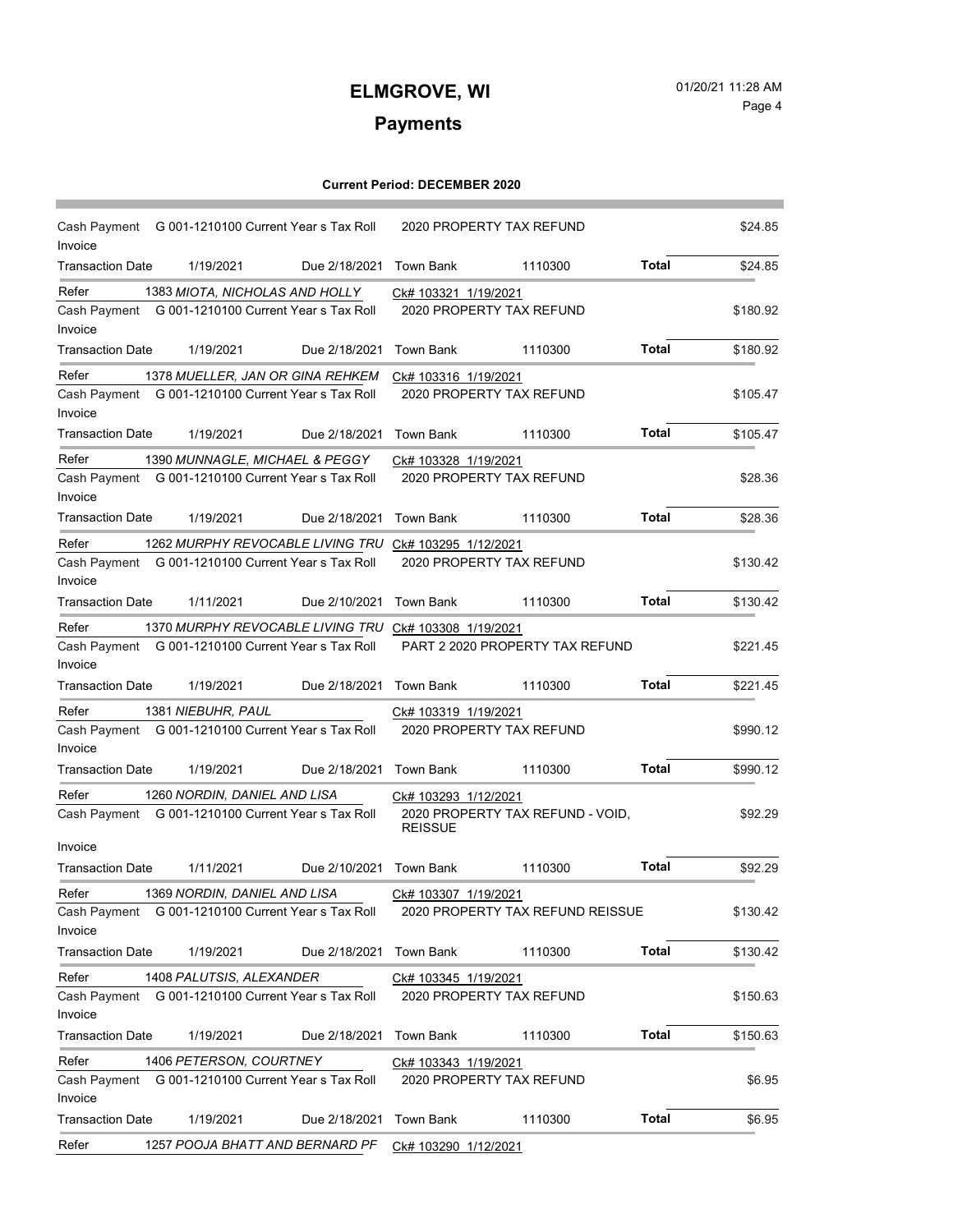## **ELMGROVE, WI** 01/20/21 11:28 AM Page 5

# **Payments**

| Invoice                 | Cash Payment G 001-1210100 Current Year s Tax Roll    |                         | 2020 PROPERTY TAX REFUND |                                        |              | \$29.90    |
|-------------------------|-------------------------------------------------------|-------------------------|--------------------------|----------------------------------------|--------------|------------|
| Transaction Date        | 1/11/2021                                             | Due 2/10/2021           | Town Bank                | 1110300                                | Total        | \$29.90    |
| Refer                   | 1391 ROBERT & KATHLEEN NOEL REV                       |                         | Ck# 103329 1/19/2021     |                                        |              |            |
| Cash Payment<br>Invoice | G 001-1210100 Current Year s Tax Roll                 |                         |                          | 2020 PROPERTY TAX REFUND               |              | \$587.04   |
| Transaction Date        | 1/19/2021                                             | Due 2/18/2021           | Town Bank                | 1110300                                | Total        | \$587.04   |
| Refer                   | 1187 ROSS, DONALD & SUZANNE                           |                         | Ck# 103282 1/5/2021      |                                        |              |            |
| Cash Payment<br>Invoice | G 001-1210100 Current Year s Tax Roll                 |                         |                          | 2020 PROPERTY TAX REFUND               |              | \$100.44   |
| Transaction Date        | 1/5/2021                                              | Due 2/4/2021            | Town Bank                | 1110300                                | Total        | \$100.44   |
| Refer                   | 1388 SAMUEL STORCH AND NICOLE BO Ck# 103326 1/19/2021 |                         |                          |                                        |              |            |
|                         | Cash Payment G 001-1210100 Current Year s Tax Roll    |                         | 2020 PROPERTY TAX REFUND |                                        |              | \$54.15    |
| Invoice                 |                                                       |                         |                          |                                        |              |            |
| <b>Transaction Date</b> | 1/19/2021                                             | Due 2/18/2021           | Town Bank                | 1110300                                | Total        | \$54.15    |
| Refer                   | 1396 SAYAS, JONATHAN                                  |                         | Ck# 103334 1/19/2021     |                                        |              |            |
| Cash Payment            | G 001-1210100 Current Year s Tax Roll                 |                         |                          | 2020 PROPERTY TAX REFUND               |              | \$219.09   |
| Invoice                 |                                                       |                         |                          |                                        |              |            |
| Cash Payment            | G 001-1210100 Current Year s Tax Roll                 |                         |                          | 2020 PROPERTY TAX REFUND - credit card |              | \$7,492.45 |
| Invoice                 |                                                       |                         |                          |                                        |              |            |
| <b>Transaction Date</b> | 1/19/2021                                             | Due 2/18/2021 Town Bank |                          | 1110300                                | Total        | \$7,711.54 |
| Refer                   | 1402 SCHMIDT, CHAD J AND                              |                         | Ck# 103339 1/19/2021     |                                        |              |            |
| Cash Payment            | G 001-1210100 Current Year s Tax Roll                 |                         |                          | 2020 PROPERTY TAX REFUND               |              | \$9,612.69 |
| Invoice                 |                                                       |                         |                          |                                        |              |            |
| <b>Transaction Date</b> | 1/19/2021                                             | Due 2/18/2021           | Town Bank                | 1110300                                | Total        | \$9,612.69 |
| Refer                   | 1374 SCHOMBURG, CHAD OR AMANDA                        |                         | Ck# 103312 1/19/2021     |                                        |              |            |
|                         | Cash Payment G 001-1210100 Current Year s Tax Roll    |                         |                          | 2020 PROPERTY TAX REFUND               |              | \$372.96   |
| Invoice                 |                                                       |                         |                          |                                        | <b>Total</b> |            |
| <b>Transaction Date</b> | 1/19/2021                                             | Due 2/18/2021           | Town Bank                | 1110300                                |              | \$372.96   |
| Refer                   | 1380 SCHREIBER, BRIAN OR JENNIFER                     |                         | Ck# 103318 1/19/2021     |                                        |              |            |
| Cash Payment<br>Invoice | G 001-1210100 Current Year s Tax Roll                 |                         | 2020 PROPERTY TAX REFUND |                                        |              | \$582.24   |
| <b>Transaction Date</b> | 1/19/2021                                             | Due 2/18/2021 Town Bank |                          | 1110300                                | <b>Total</b> | \$582.24   |
| Refer                   | 1394 SCHULZ, DAVID AND CHRISTINE                      |                         | Ck# 103332 1/19/2021     |                                        |              |            |
| Cash Payment<br>Invoice | G 001-1210100 Current Year s Tax Roll                 |                         |                          | 2020 PROPERTY TAX REFUND               |              | \$38.99    |
| Transaction Date        | 1/19/2021                                             | Due 2/18/2021           | Town Bank                | 1110300                                | <b>Total</b> | \$38.99    |
| Refer                   | 1263 STEINDORF, JOHN AND ANITA                        |                         | Ck# 103296 1/12/2021     |                                        |              |            |
| Cash Payment<br>Invoice | G 001-1210100 Current Year s Tax Roll                 |                         |                          | 2020 PROPERTY TAX REFUND - VOIDED      |              | \$309.02   |
| Transaction Date        | 1/11/2021                                             | Due 2/10/2021           | Town Bank                | 1110300                                | <b>Total</b> | \$309.02   |
| Refer                   | 1371 STEINDORF, JOHN AND ANITA                        |                         | Ck# 103309 1/19/2021     |                                        |              |            |
| Cash Payment<br>Invoice | G 001-1210100 Current Year s Tax Roll                 |                         |                          | 2020 PROPERTY TAX REFUND               |              | \$92.29    |
| <b>Transaction Date</b> | 1/19/2021                                             | Due 2/18/2021           | <b>Town Bank</b>         | 1110300                                | <b>Total</b> | \$92.29    |